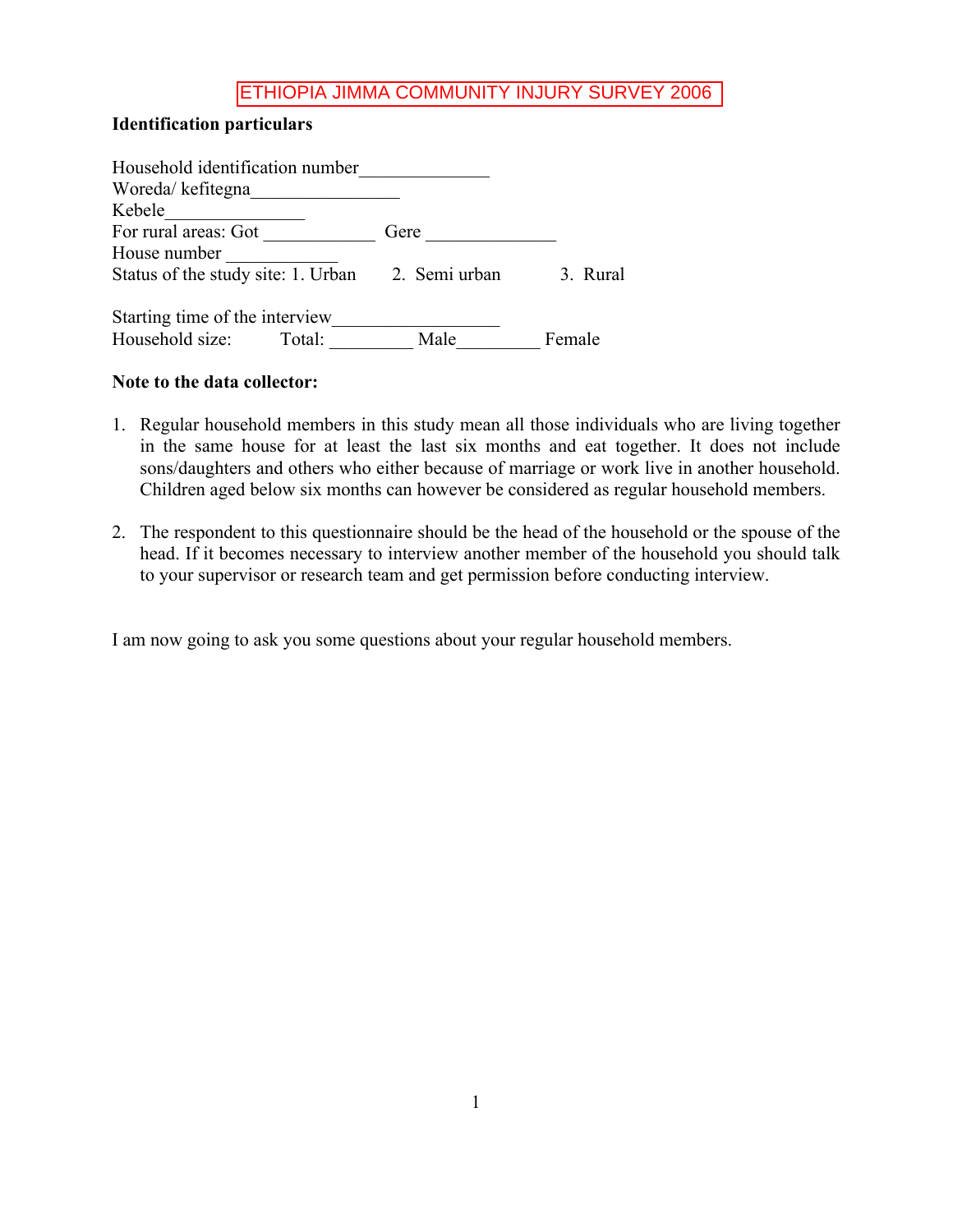#### **SECTION A: BASIC DEMOGRAPHIC AND INJURY INFORMATION OF ALL HOUSEHOLD MEMBERS**

A1. Socio-Demographic of household members (enter the number corresponding to the answer)

| 101    | Name of   | 102                                                                          | 103 | 104                | 105                                                                         | 106                                                                                                                                                                                                                                 |
|--------|-----------|------------------------------------------------------------------------------|-----|--------------------|-----------------------------------------------------------------------------|-------------------------------------------------------------------------------------------------------------------------------------------------------------------------------------------------------------------------------------|
| Person | member of | Relationship to head                                                         | Age | <b>Sex</b>         | Educational status for persons                                              | Occupation for persons greater                                                                                                                                                                                                      |
| No.    | Household | of the household                                                             |     |                    | greater or equal to 7 years of age                                          | or equal to 10 years of age                                                                                                                                                                                                         |
| 01     |           |                                                                              |     |                    |                                                                             |                                                                                                                                                                                                                                     |
| 02     |           |                                                                              |     |                    |                                                                             |                                                                                                                                                                                                                                     |
| 03     |           |                                                                              |     |                    |                                                                             |                                                                                                                                                                                                                                     |
| 04     |           |                                                                              |     |                    |                                                                             |                                                                                                                                                                                                                                     |
| 05     |           |                                                                              |     |                    |                                                                             |                                                                                                                                                                                                                                     |
| 06     |           |                                                                              |     |                    |                                                                             |                                                                                                                                                                                                                                     |
| 07     |           |                                                                              |     |                    |                                                                             |                                                                                                                                                                                                                                     |
| 08     |           |                                                                              |     |                    |                                                                             |                                                                                                                                                                                                                                     |
| 09     |           |                                                                              |     |                    |                                                                             |                                                                                                                                                                                                                                     |
| 10     |           |                                                                              |     |                    |                                                                             |                                                                                                                                                                                                                                     |
|        |           | 1-Head<br>2- Spouse<br>3-Son/Daughter<br>4- Other relative<br>5-Non-relative |     | 1-Male<br>2-Female | Highest grade completed<br>$98$ = Read and write only<br>$99 = 1$ lliterate | 1. Farmer<br>10. Private emp.<br>2. Civil servant 11. Shepherd<br>12. Shoe cleaner<br>3. Merchant<br>4. Student<br>13.Driver<br>5. Housewife<br>14. Other<br>6. Daily laborer<br>7. Police/Soldier<br>8. Unemployed<br>9. Pensioner |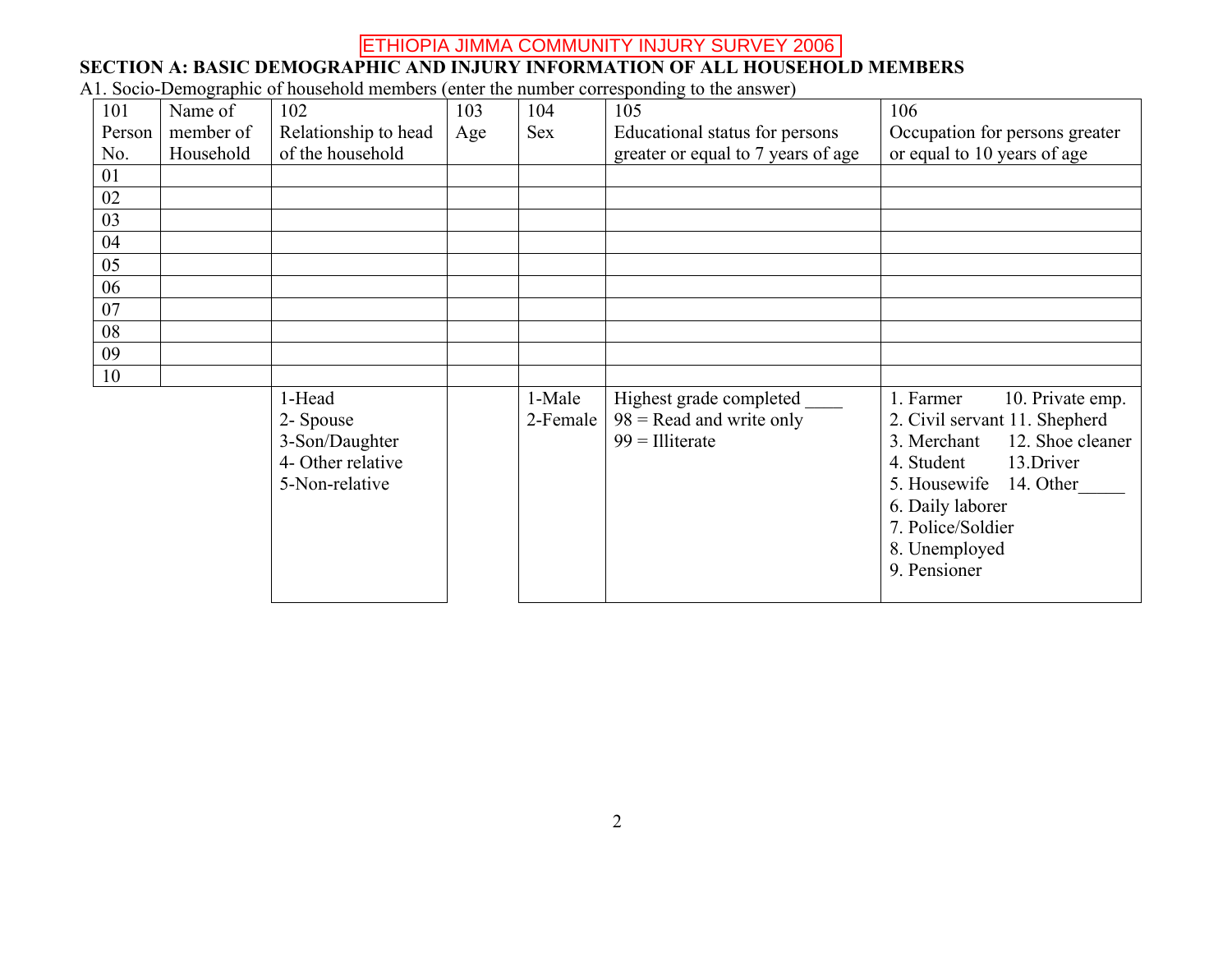107. Who is the respondent? His/Her number (Take it from the household members list):

### **A-2: Injury information**

 $\frac{1}{2}$ 

108. Was there any person in this family who was injured in the past one year? (Since September 2005) Yes 1 No  $2 \rightarrow 115$  I don't Know  $99 \rightarrow 115$ 

109. If yes, how many people were injured?

110. Please List name and person number of injured household numbers from the household list

|         |                           | 110.1              | 110.2                     |
|---------|---------------------------|--------------------|---------------------------|
| Ser. No | Name of injured household | Number of          | Month in which injury     |
|         | member                    | injuries sustained | occurred (State the month |
|         |                           | in a year          | for each injury)          |
|         |                           |                    |                           |
|         |                           |                    |                           |
|         |                           |                    |                           |
|         |                           |                    |                           |
|         |                           |                    |                           |

(FILL ONE QUESTIONNAIRE CONTAINING SECTIONS G TO F FOR EACH INJURY ENCOUNTERED) 200

111. Was there any death in this household in the past 5 years? Yes 1  $\log 2 \rightarrow 115$  I don't Know 99  $\rightarrow 115$ 

112. If yes, how many deaths were there?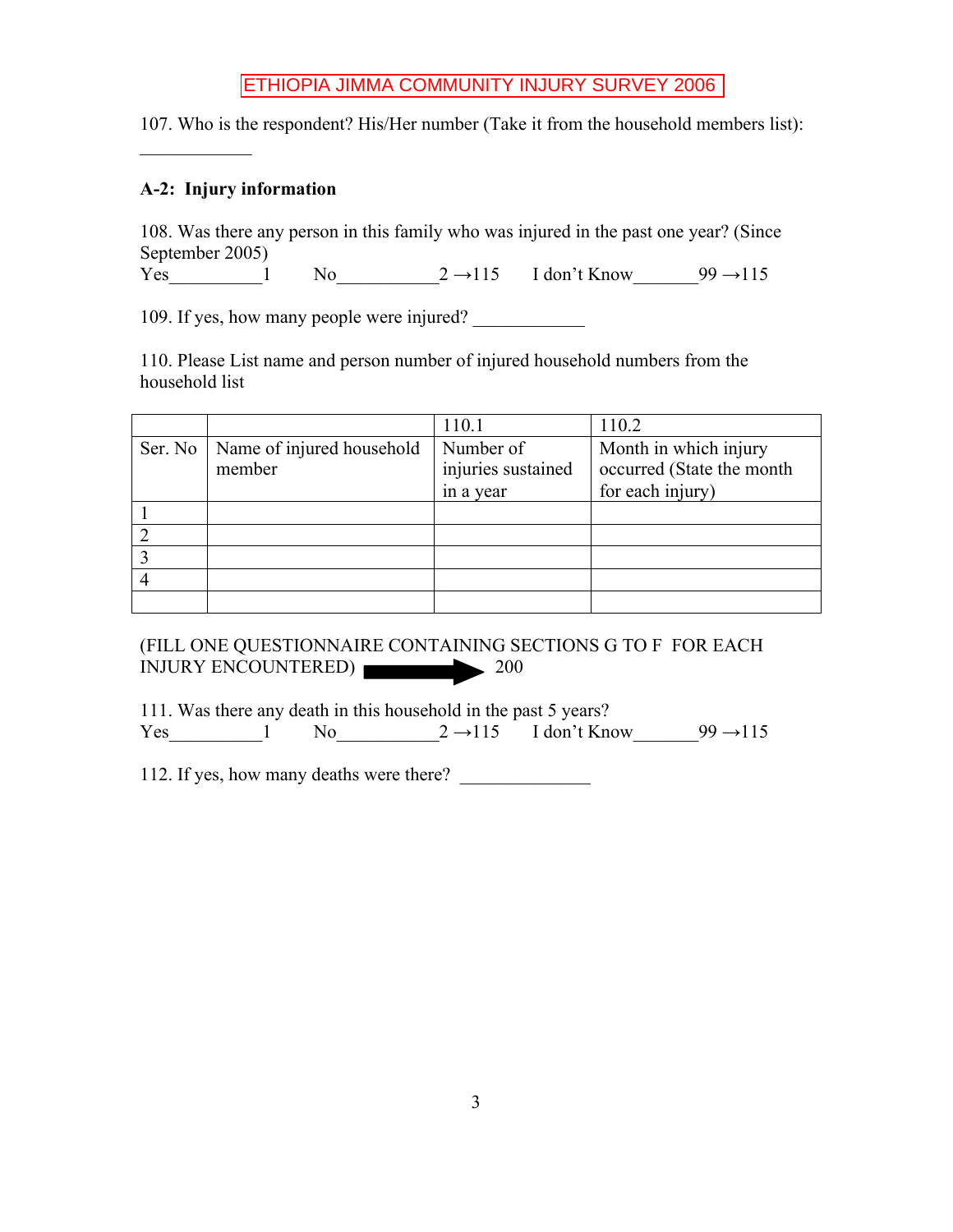|                |                  | 113.1      | 113.2 | 113.3                           |
|----------------|------------------|------------|-------|---------------------------------|
| Ser. No        | Name of Deceased | <b>Sex</b> | Age   | Causes of death                 |
|                |                  |            |       |                                 |
| $\overline{2}$ |                  |            |       |                                 |
| $\overline{3}$ |                  |            |       |                                 |
| $\overline{4}$ |                  |            |       |                                 |
|                |                  |            |       | 1. Car accident                 |
|                |                  |            |       | 2. Bullet injury                |
|                |                  |            |       | 3. Animal kick/bite/sting       |
|                |                  |            |       | 4. Suffocation with             |
|                |                  |            |       | smoke/cloth/other               |
|                |                  |            |       | 5. Cut or puncture with         |
|                |                  |            |       | knife/spear/axe                 |
|                |                  |            |       | 6. Fall from trees or to valley |
|                |                  |            |       | 7. Drowning in water            |
|                |                  |            |       | 8. Poisoning                    |
|                |                  |            |       | 9. Bicycle or cart accident     |
|                |                  |            |       | 10. Commit suicide              |
|                |                  |            |       | 11. Electric shock              |
|                |                  |            |       | 12. Fire accident               |
|                |                  |            |       | 13. Scald                       |
|                |                  |            |       | 14. Other injury, Specify       |
|                |                  |            |       | 15. Other disease, Specify      |
|                |                  |            |       |                                 |

113. Please fill the following chart for each death.

**Note for Data collector:**

**If the cause of death is related to injuries listed in 1-14 above, fill questions in sections B, C, E and G. If the cause of death is not related to accident, please proceed to the next household.**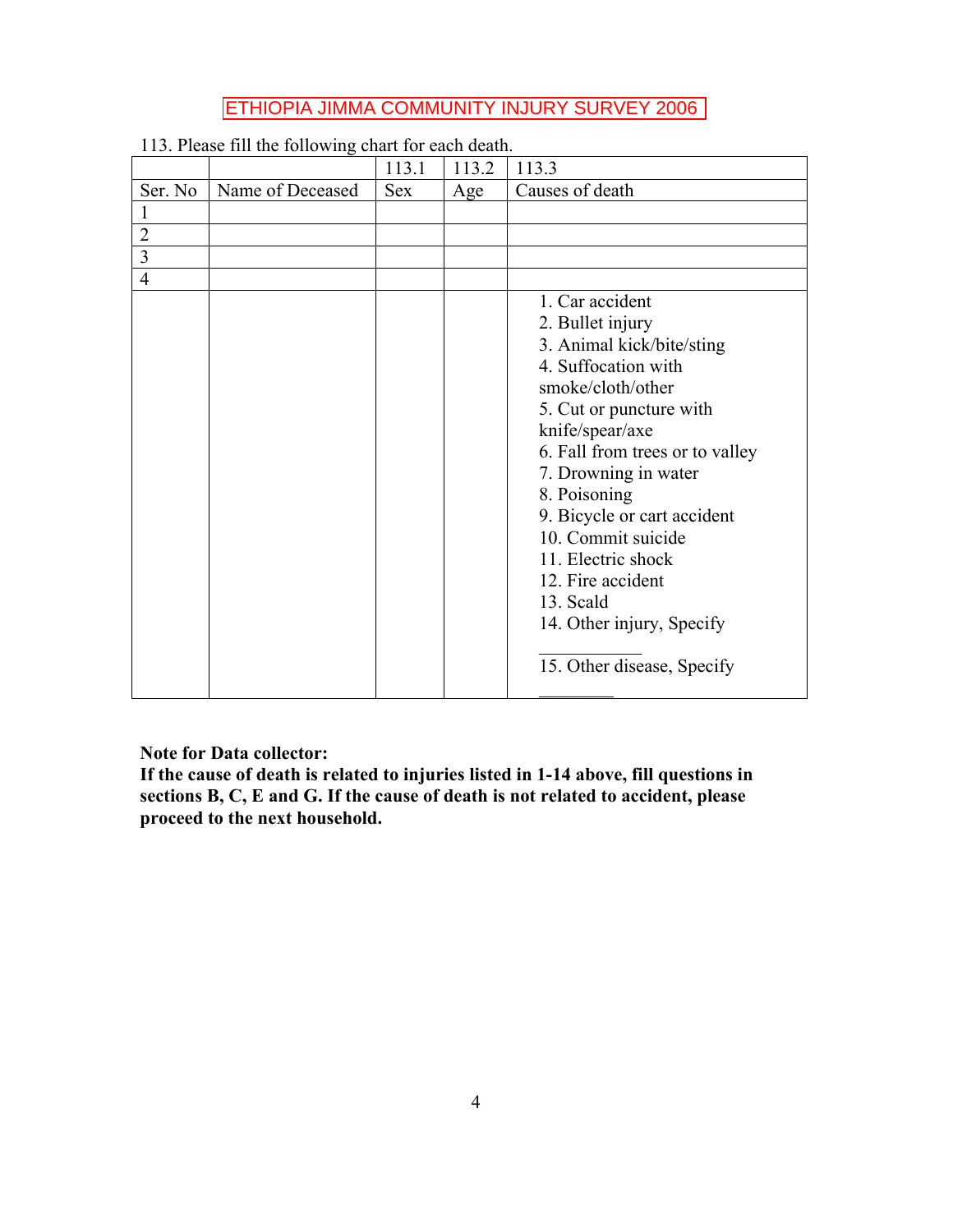# **Section B: Detailed injury information for all injured, disabled or dead individuals.**

| 200. Who is the respondent for this interview?                                                                                                                                                                                                                                                                                                                                                                      |                                                                                              |
|---------------------------------------------------------------------------------------------------------------------------------------------------------------------------------------------------------------------------------------------------------------------------------------------------------------------------------------------------------------------------------------------------------------------|----------------------------------------------------------------------------------------------|
| The injured person $1 \rightarrow 203$ A proxy 2                                                                                                                                                                                                                                                                                                                                                                    |                                                                                              |
| person?                                                                                                                                                                                                                                                                                                                                                                                                             | 201. If a proxy is the respondent, what is the relationship of the proxy to the injured/dead |
| Mother or father 1<br>Brother/sister 1<br>Son/daughter 5                                                                                                                                                                                                                                                                                                                                                            | Grand parent 2<br>Spouse 24<br>Other Relative 6                                              |
|                                                                                                                                                                                                                                                                                                                                                                                                                     |                                                                                              |
|                                                                                                                                                                                                                                                                                                                                                                                                                     |                                                                                              |
|                                                                                                                                                                                                                                                                                                                                                                                                                     |                                                                                              |
| 202. Sex of the respondent:                                                                                                                                                                                                                                                                                                                                                                                         |                                                                                              |
| Male $\frac{1}{\sqrt{1-\frac{1}{1-\frac{1}{1-\frac{1}{1-\frac{1}{1-\frac{1}{1-\frac{1}{1-\frac{1}{1-\frac{1}{1-\frac{1}{1-\frac{1}{1-\frac{1}{1-\frac{1}{1-\frac{1}{1-\frac{1}{1-\frac{1}{1-\frac{1}{1-\frac{1}{1-\frac{1}{1-\frac{1}{1-\frac{1}{1-\frac{1}{1-\frac{1}{1-\frac{1}{1-\frac{1}{1-\frac{1}{1-\frac{1}{1-\frac{1}{1-\frac{1}{1-\frac{1}{1-\frac{1}{1-\frac{1}{1-\frac{1}{1-\frac{1}{1-\frac{1}{1-\frac$ | Female 2                                                                                     |
| 203. Age at the time of injury or death (in years and/or months).                                                                                                                                                                                                                                                                                                                                                   |                                                                                              |
| 204. Sex of the injured person:                                                                                                                                                                                                                                                                                                                                                                                     |                                                                                              |
| Male $\qquad \qquad$ 1                                                                                                                                                                                                                                                                                                                                                                                              |                                                                                              |
|                                                                                                                                                                                                                                                                                                                                                                                                                     | 205. What is the highest educational level achieved by the injured/dead person? (For         |
| those aged 7 years and above)                                                                                                                                                                                                                                                                                                                                                                                       |                                                                                              |
|                                                                                                                                                                                                                                                                                                                                                                                                                     |                                                                                              |
|                                                                                                                                                                                                                                                                                                                                                                                                                     |                                                                                              |
| 99<br>Cannot read and write                                                                                                                                                                                                                                                                                                                                                                                         |                                                                                              |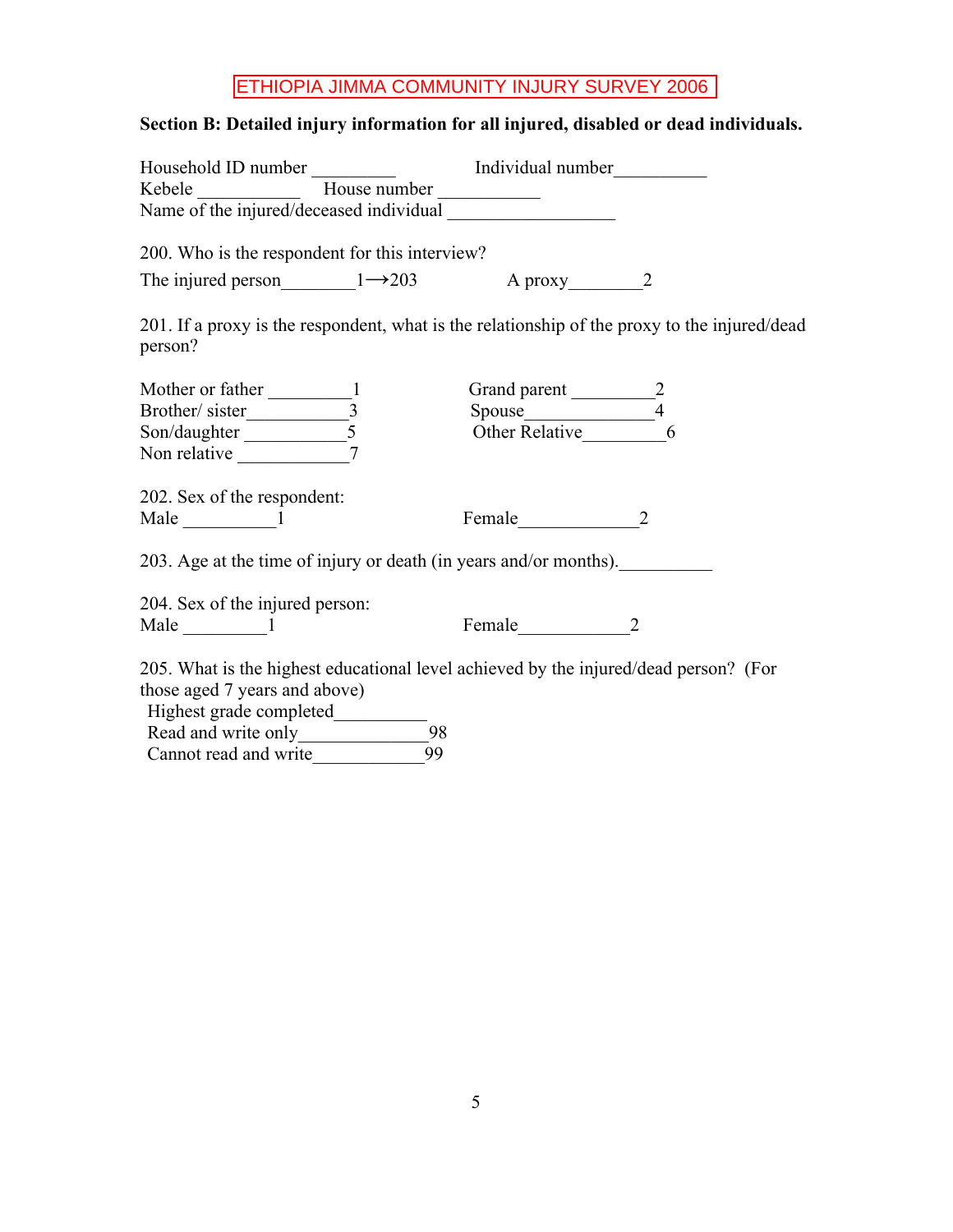206. What is the injured/dead person's occupation at the time of injury/death?

| Farmer                                    |    | Retired                  | 09 |
|-------------------------------------------|----|--------------------------|----|
| Government employee                       |    | Shepherd                 | 12 |
| Employed in private firms                 |    |                          |    |
| (including bars, hotels etc)              |    | Shoe polisher            |    |
| Merchant                                  |    | Driver/assistant         | 14 |
| Self employee (as selling local drinks) 5 |    | Unemployed(able to work) | 15 |
| Student                                   |    | Maid/Servant             | 16 |
| Housewife                                 |    | Guard                    |    |
| Daily laborer                             |    | Waiter                   | 18 |
| Police /Soldier                           |    | Unknown                  | 98 |
| Tella /Arekie seller/CSW                  | 10 | Other (specify)          | 99 |

## **Section C: Injury event factors**

207. What was the cause of the injury?

| Road traffic accident              |   |
|------------------------------------|---|
| Fall (from tree, horse, hole etc.) |   |
| Struck/hit by person or object     | 3 |
| Stabbed (knife, spear etc.)        |   |
| Gun shot                           |   |
| Cut by a sharp object (axe, knife) | h |
| Suffocated (by smock, clothing)    |   |
| Other (specify)                    |   |
|                                    |   |

| Ketıred                  | (19 |
|--------------------------|-----|
| Shepherd                 | 12  |
|                          |     |
| Shoe polisher            | 13  |
| Driver/assistant         | 14  |
| Unemployed(able to work) | 15  |
| Maid/Servant             | 16  |
| Guard                    | 17  |
| Waiter                   | 18  |
| Unknown                  | 98  |
| Other (specify)          |     |
|                          |     |

| Road traffic accident                | Fire, flames or heat         |    |
|--------------------------------------|------------------------------|----|
| Fall (from tree, horse, hole etc.) 2 | Drowning or near-drowning    |    |
| Struck/hit by person or object       | Poisoning                    |    |
| Stabbed (knife, spear etc.)          | Electricity shock            |    |
| Gun shot                             | Animal bite/kicked by animal |    |
| Cut by a sharp object (axe, knife) 6 | Scald                        |    |
| Suffocated (by smock, clothing)      | Suicide/hanging              |    |
| Other (specify)                      | Unknown                      | 99 |
|                                      |                              |    |

208. How did the injury happen? (You can read the options)

| It was an accident (unintentional)                |     |
|---------------------------------------------------|-----|
| Someone else did it to deliberately (intentional) |     |
| Did it to himself/herself                         |     |
| Don't know                                        | QQ. |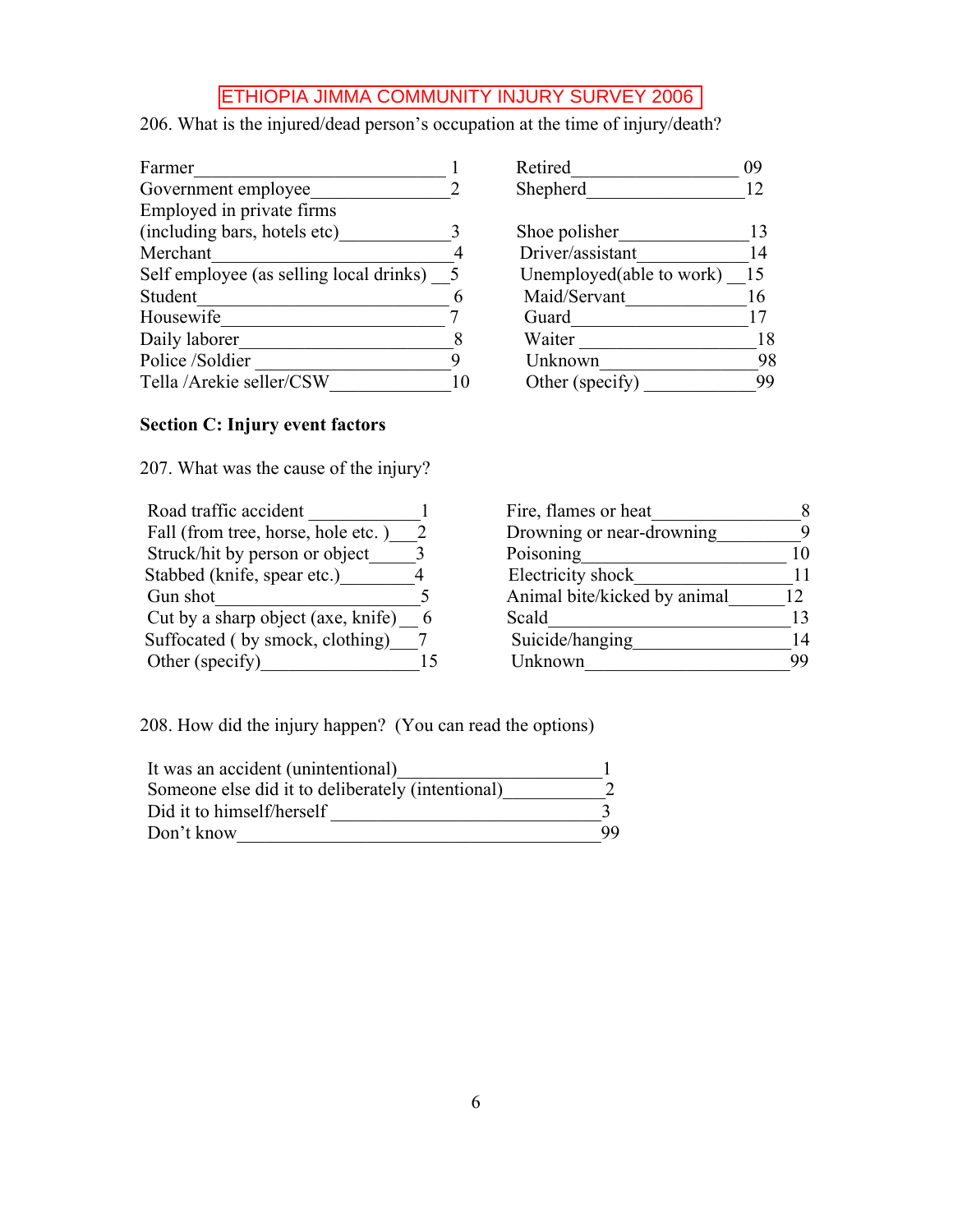209. Where was the injured person when the injury occurred? (READ THE OPTIONS TO THE RESPONDENT)

| Home                     |    | Industrial or construction site                   |                 |
|--------------------------|----|---------------------------------------------------|-----------------|
| School                   |    | Farm (excluding home)                             |                 |
| <b>Street</b>            |    | Commercial area (shop, store, hotel, bar, office) |                 |
| Residential area         |    | Bush/forest                                       |                 |
| Sports and athletic area |    | War front                                         |                 |
| At work place            | h  | site for fetching water                           | 12 <sup>°</sup> |
| Other (specify)          | 98 | don't know                                        | 99              |

210. What was the injured person doing when he/she was injured? (READ THE OPTIONS TO THE RESPONDENT)

| Routine work/play          | Doing activities in home                      |    |
|----------------------------|-----------------------------------------------|----|
| Traveling to and from work | Vital activity (sleeping, eating, washing)    | 08 |
| Education/learning         | Unspecified activities (hanging around, doing |    |
|                            | nothing)                                      | 09 |
| Physical exercise          | Battlefield                                   | 10 |
| Leisure activity/relaxing  | Other (specify)                               |    |
| Traveling (long distance)  | Don't know                                    | 99 |

211. What physical injuries did the injured person sustain? (more than one answer is possible)

| Fracture (broken bone)        |    | Burn                     |    |
|-------------------------------|----|--------------------------|----|
| Sprain or strain              |    | Poisoning                |    |
| Dislocation                   |    | Concussion/head injury   |    |
| Cut, bite or other open wound |    | Internal injury/internal |    |
| Bruise or superficial injury  |    | <b>Blindness</b>         |    |
| Deafness                      |    | loss of teeth            | 12 |
| Other (specify)               | 98 | Unknown                  | 99 |

212. In the 6 hours before the injury, did he/she drink any alcohol (even one drink)?

Yes\_\_\_1 No\_\_\_\_2 Refused 77 Don't know/can't remember 99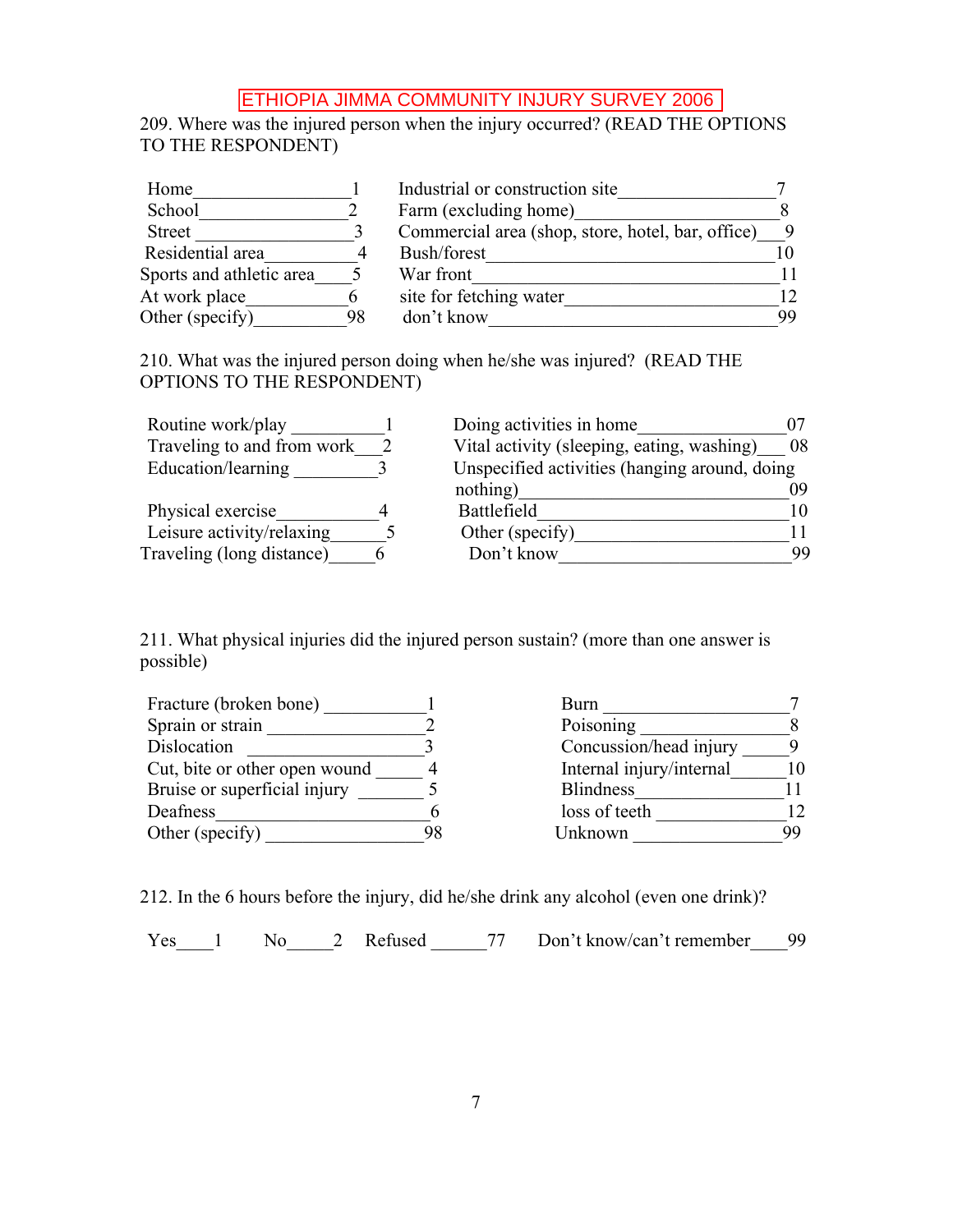### **Section D: Injury-related disability (not applicable in injury related death)**

213. Did the injured person suffer a physical disability as a result of being injured?

Yes 1 No  $2 \rightarrow 215$  Refused  $77 \rightarrow 215$  Don't know/can't remember  $\overline{99}$ 

214. If yes to question number 213, In what ways was the injured person physically disabled? (more than one answer possible)

| Unable to use hand or arm    |    | Inability to remember     | 8               |
|------------------------------|----|---------------------------|-----------------|
| Difficulty using hand or arm |    | Inability to chew food    |                 |
| Unable to walk               |    | Limping                   | 10              |
| difficulty to use leg        |    | Unable to move body parts |                 |
| Loss of hearing              |    | Unable to see             | 12 <sup>°</sup> |
| Weakness                     | h  | Shortness of breath       |                 |
| Hearing problem              |    | Refused                   | 77              |
| Other (specify)              | 98 | Don't know/can't remember | 99              |
|                              |    |                           |                 |

#### **Section E: Medical care and treatment of injury**

215. After he/she was injured, did the injured person seek attention/treatment? (Seeking attention includes care at home, traditional treatment, Holy water, modern health care and others).

 $Yes$  1  $No$   $2 \rightarrow 220$  Refused 77  $\rightarrow 220$ Don't know/can't remember  $99 \rightarrow 220$ 

216. If yes to question Number 215, where did the injured person first seek medical treatment for his/her injury?

| Hospital                                                    |    |                | Pharmacy/drug store | 6  |
|-------------------------------------------------------------|----|----------------|---------------------|----|
| Health centre                                               |    |                | Home                |    |
| Health post government clinic                               |    |                | Refused             |    |
| Private clinic                                              |    |                | Other (specify)     | 98 |
| Traditional practitioner/healer/bone setter                 |    |                | Don't know/can't    |    |
|                                                             |    |                | remember 99         | 99 |
| 217. The health institution in which he/she was treated is: |    |                |                     |    |
| Governmental                                                |    | Private        | 2 Non Governmental  |    |
| Don't know                                                  | 99 | Other, Specify |                     |    |
|                                                             |    |                |                     |    |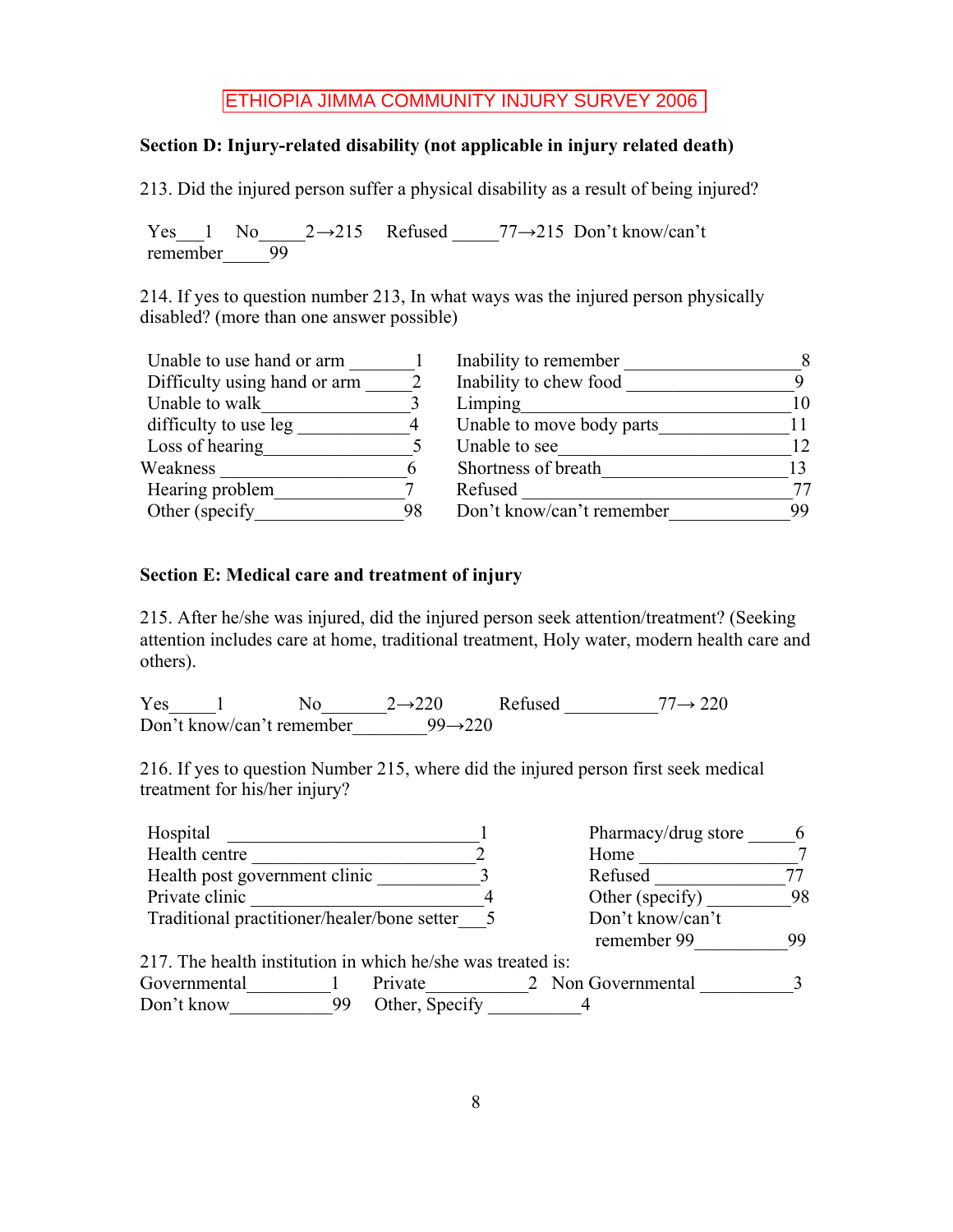218. Was the injured person admitted to a hospital or health facility for treatment of his/her injury at least for one day?

 $Yes$ <sup>1</sup><br>Refused 77 -> 220<br>Don't know/can't re Don't know/can't remember  $99 \rightarrow 220$ 

219. If yes to the question number 218, how many days did the injured person stay in the health facility for treatment of his/her injury? \_\_\_\_\_\_\_\_\_ days. Don't know 99

### **F. Post-injury impact (not applicable to injury related death)**

220. How many days of work or school were lost by the injured person due to the injury being discussed? days.

221. Did anyone in the household lose days of work or school to take care of the injured person?

Yes  $1$  No  $2 \rightarrow 224$ Refused  $77 \rightarrow 224$  Don't know/can't remember 99 $\rightarrow 224$ 

222. If yes to the above question, how many people were involved in the care?

223. If yes to question number, 222, how many days of work or school were lost? (If more than one individual was involved in the care, put the total number of days lost for all individuals involved) days

224. As a result of the injury, did the injured person suffer any impairment that prevented him/her from performing his/her usual activities (e.g. going to work or school, doing a housework etc.)

 $Yes$  1 No 2 Refused 77 Don't know/can't remember 99

225. Did the injured person lose or quit his/her job as a result of being injured?

 $Yes$  1 No 2 Refused 77 Don't know/can't remember 99

226. Did the usual household income decline as a result of the injury event?

Yes\_\_\_\_\_\_\_\_1 No\_\_\_\_\_\_\_\_2 Refused 77 Don't know/can't remember 99